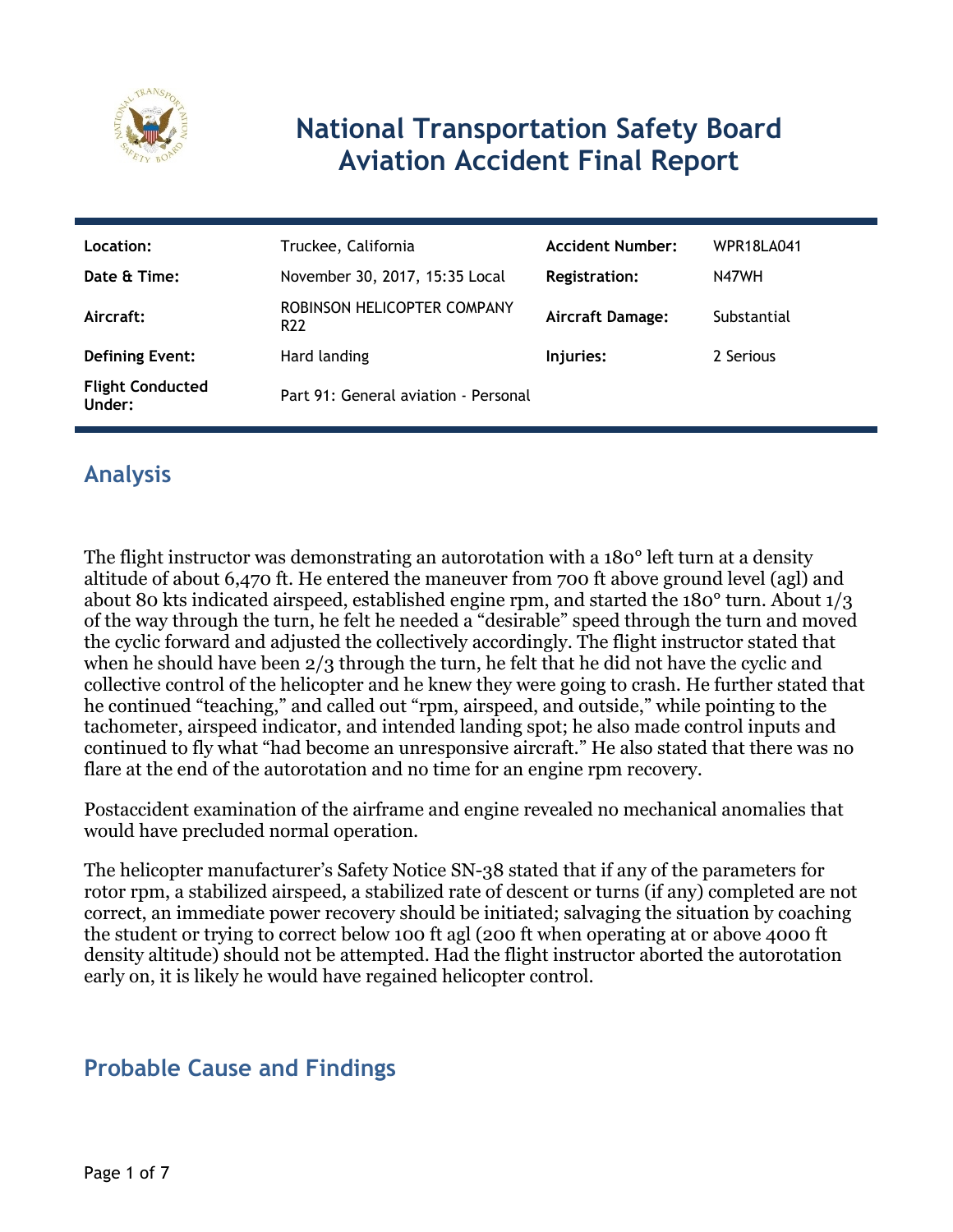The National Transportation Safety Board determines the probable cause(s) of this accident to be:

The flight instructor's failure to execute a power recovery from a non-stabilized autorotative descent, which resulted in a hard landing.

#### **Findings**

| Aircraft                | Prop/rotor parameters - Not attained/maintained   |
|-------------------------|---------------------------------------------------|
| <b>Personnel issues</b> | Aircraft control - Instructor/check pilot         |
| Aircraft                | Descent rate - Not attained/maintained            |
| Aircraft                | Landing flare - Attain/maintain not possible      |
| <b>Personnel issues</b> | Decision making/judgment - Instructor/check pilot |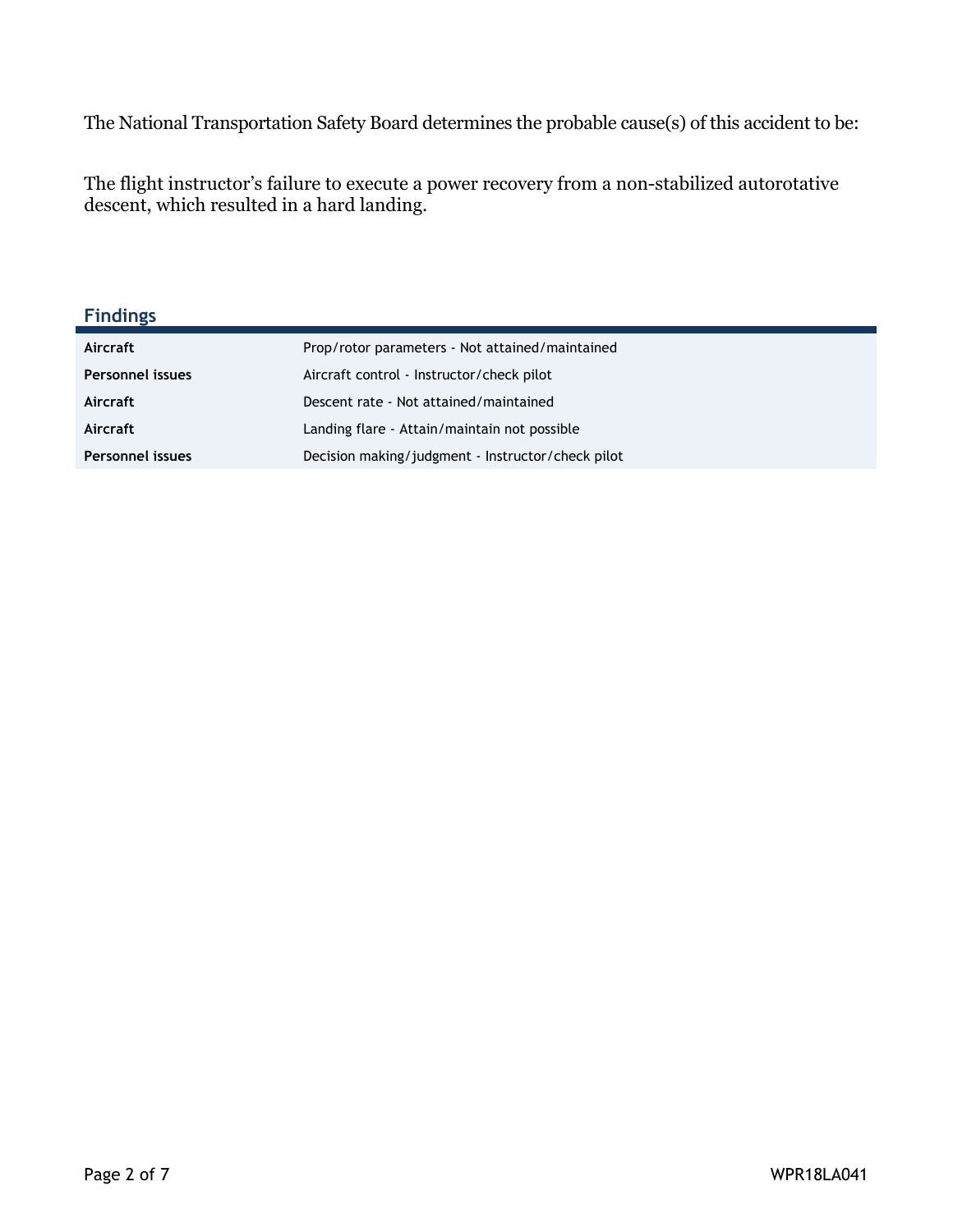### **Factual Information**

On November 30, 2017, at 1540 Pacific standard time, a Robinson Helicopter Company (RHC) R22, N47WH, was substantially damaged when it was involved in an accident near Truckee, California. The two pilots were seriously injured. The helicopter was operated as a Title 14 *Code of Federal Regulations* Part 91 instructional flight.

The flight instructor reported that the pilot/owner had just purchased the helicopter and it was delivered the morning of the accident. The flight instructor had flown the helicopter earlier in the day to comply with his recent flight experience requirements. The accident occurred in the afternoon, with the owner of the helicopter also onboard. The purpose of the afternoon flight was to check out the flight characteristics with two full size adults on board to determine if it could serve as a viable training helicopter for the operator. If the helicopter performed well, then he and the owner would practice some procedures and maneuvers required for a biennial flight review for the owner. According to the flight instructor they practiced several different maneuvers, normal takeoffs, pattern work, normal approaches, steep approaches, landings, hover work, governor off work, hovering autorotations, and low rpm recovery in a hover.

The flight instructor stated that the flight went well, and they decided to do straight-in autorotations as well as 180° autorotations. After completion of the straight-in autorotations, they moved on to 180° autorotations.

The flight instructor set up for a 180° autorotation; while on downwind they commented that the helicopter was not flying smoothly and thought the main rotor was unbalanced and had a "little hop." He had not noticed the vibration on the earlier flights. They continued with the flight and the maneuver. After they passed the intended landing point, he entered from 700 ft above ground level (agl) and about 80 kts indicated airspeed, he established his rpm, and started the 180<sup>°</sup> turn. About 1/3 of the way through the turn, he felt he needed a "desirable" speed through the turn and moved the cyclic forward and adjusted the collectively accordingly.

The flight instructor stated that when he should have been 2/3 through the turn, he felt that he did not have the cyclic and collective control of the helicopter and he knew they were going to crash. He further stated that he continued "teaching," and called out "rpm, airspeed, and outside," while pointing to the tachometer, airspeed indicator, and intended landing spot; he also made control inputs and continued to fly what "had become an unresponsive aircraft." The flight instructor stated that there was no flare at the end of the autorotation and no time for an engine rpm recovery.

A witness at the airport watched the helicopter practicing pattern work east of runway 29. He saw the helicopter turn onto its base leg at a normal attitude and then it entered a rapid descent toward the runway. The witness reported that the helicopter flared about 30 yards from the runway, impacted the ground, tail rotor first, followed by the main body of the helicopter. The main rotor blades sheared off the tail boom and the helicopter came to rest on its side.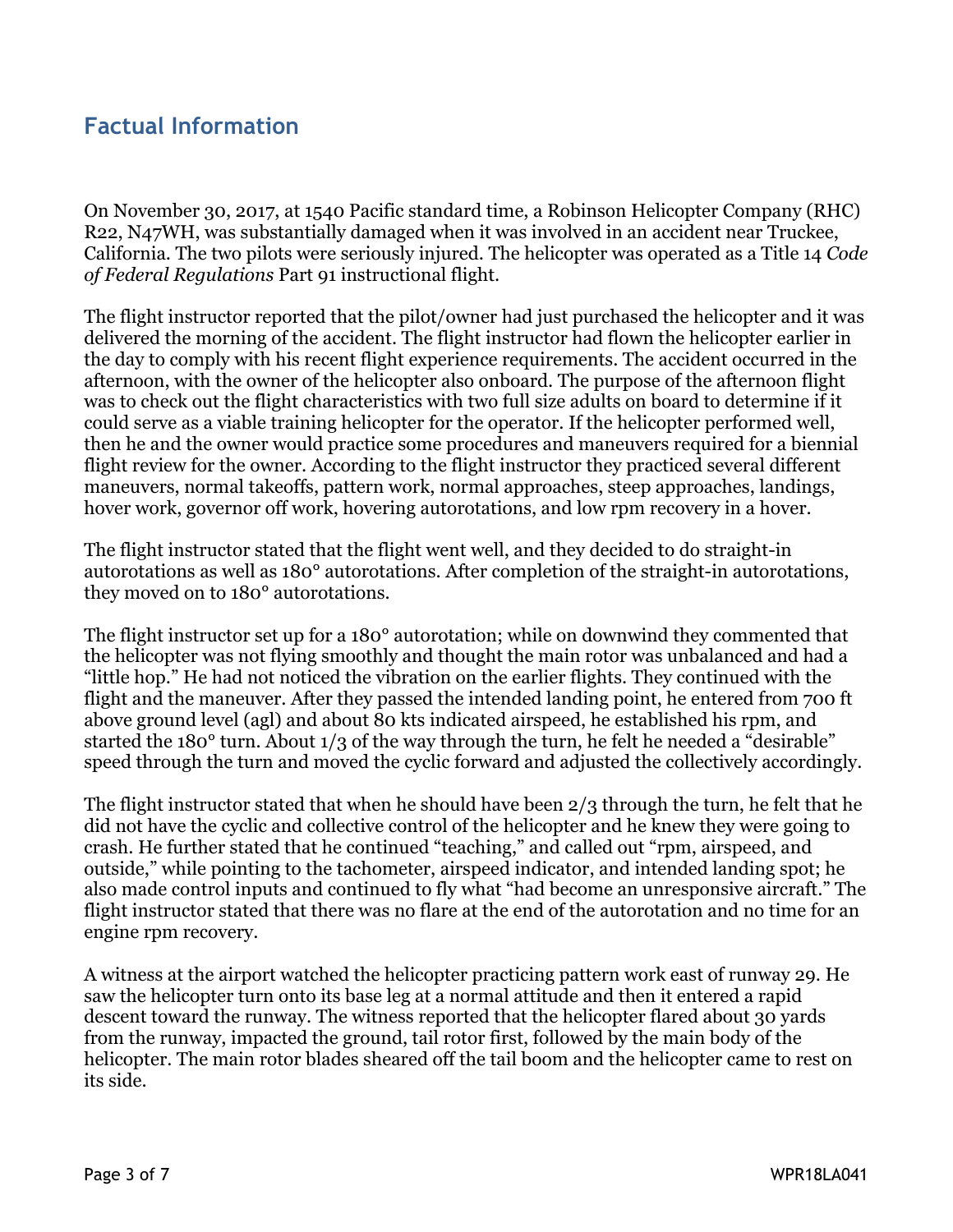Postaccident examination of the airframe established flight control continuity. The tail cone separated after contact by a main rotor blade. The throttle linkage was intact and in the closed position. The mixture was full rich, and the carburetor heat was in the OFF position. Both Vbelts were out of the sheave grooves. One V-belt was fractured across the vees. The fuel tanks were half-full as verified visually and by the fuel gauges.

The engine sustained minimal impact damage. The crankshaft rotated by hand using the cooling fan with no anomalies noted. Thumb compression was established in all cylinders, and spark was produced at the lower ignition leads during rotation of the crankshaft.

The automated weather observation station at the Truckee-Tahoe Airport (TRK), Truckee, California, reported at 1545 wind from 290° at 5 knots, temperature 50°, dewpoint 23°, and altimeter setting of 30.17 inches of mercury. TRK was located at an elevation of 5,904.3 ft mean sea level (msl); density altitude was calculated to be 6,469 ft.

The maximum gross takeoff weight for the R22 Beta II is 1,370 lbs. The estimated gross weight at the time of the accident was calculated to be about 1,356 lbs.

Information pertaining to the execution of autorotations can be found in the Helicopter Flying Handbook, as well as the FAA Practical Test Standard, Private Pilot Rotorcraft, along with additional information from RHC Safety Notice SN-38, Practice Autorotations Cause Many Training Accidents. SN-38, in part, indicated a 100 ft decision check that identified rotor rpm, stabilized airspeed, stabilized rate of descent, and turns. An immediate power recovery should be made if any of the parameters are not correct. It also stated that there should be no attempt to salvage the situation by coaching the student or trying to correct below 100 ft above ground level (agl). At density altitudes above 4,000 ft, the decision height should be increased to 200 ft above the ground or higher. The safety notice also indicated that practice should be limited to no more than three or four consecutive autorotations to maintain instructor focus and minimize student fatigue.

#### **History of Flight**

| Autorotation | Hard landing (Defining event)  |
|--------------|--------------------------------|
| Autorotation | Attempted remediation/recovery |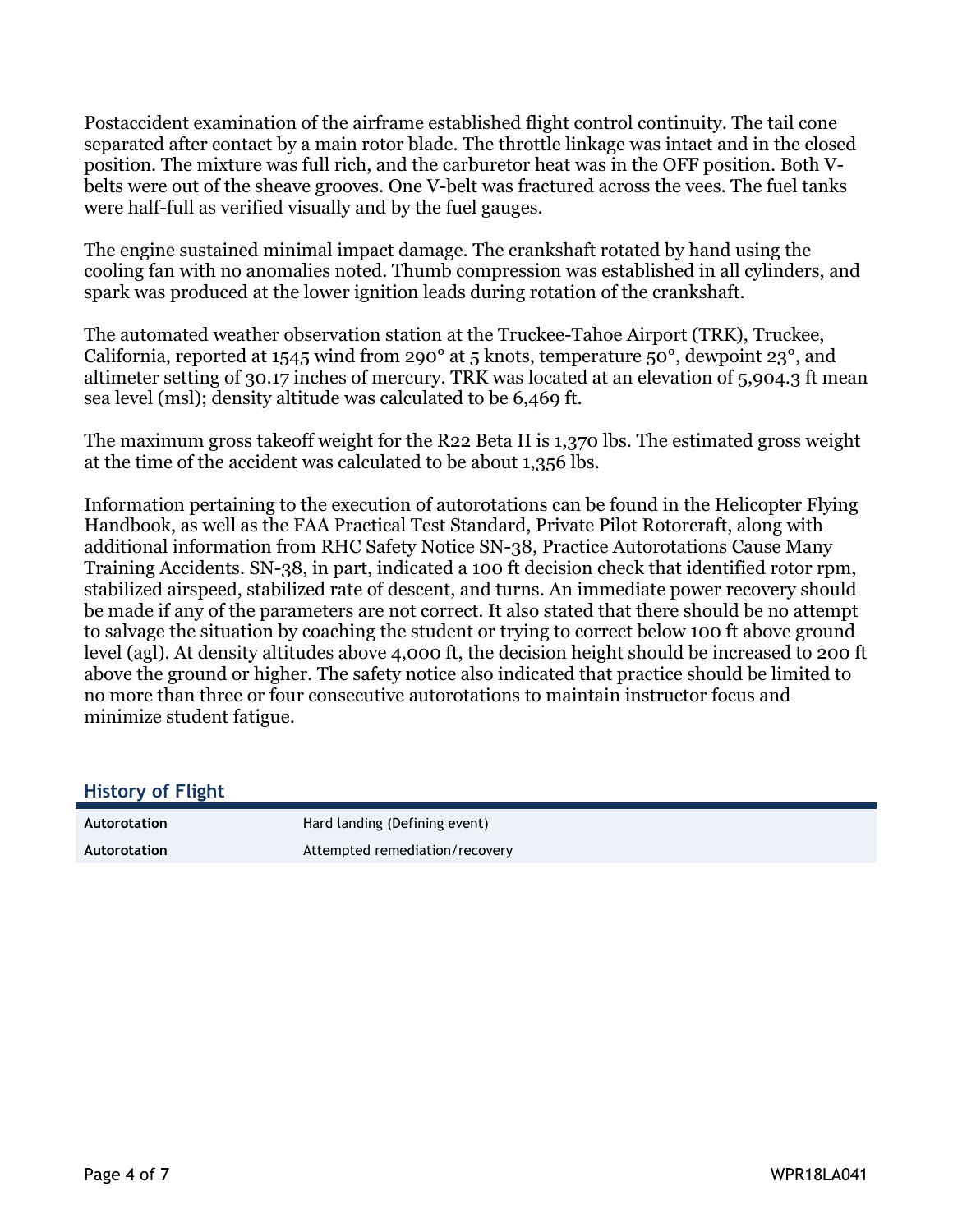#### **Flight instructor Information**

| Certificate:                     | Commercial; Flight instructor                                                                                                                                                                                    | Age:                              | 52, Male     |
|----------------------------------|------------------------------------------------------------------------------------------------------------------------------------------------------------------------------------------------------------------|-----------------------------------|--------------|
| Airplane Rating(s):              | None                                                                                                                                                                                                             | Seat Occupied:                    | Left         |
| <b>Other Aircraft Rating(s):</b> | Helicopter                                                                                                                                                                                                       | <b>Restraint Used:</b>            | 3-point      |
| Instrument Rating(s):            | Helicopter                                                                                                                                                                                                       | <b>Second Pilot Present:</b>      | Yes          |
| Instructor Rating(s):            | Helicopter; Instrument helicopter                                                                                                                                                                                | <b>Toxicology Performed:</b>      |              |
| <b>Medical Certification:</b>    | Class 2 With waivers/limitations                                                                                                                                                                                 | Last FAA Medical Exam:            | May 5, 2017  |
| <b>Occupational Pilot:</b>       | Yes.                                                                                                                                                                                                             | Last Flight Review or Equivalent: | May 15, 2017 |
| <b>Flight Time:</b>              | (Estimated) 5889 hours (Total, all aircraft), 1142 hours (Total, this make and model), 54 hours<br>(Last 90 days, all aircraft), 30 hours (Last 30 days, all aircraft), 1 hours (Last 24 hours, all<br>aircraft) |                                   |              |

#### **Student pilot Information**

| Certificate:                     | Commercial                                                                           | Age:                              | 38, Male         |
|----------------------------------|--------------------------------------------------------------------------------------|-----------------------------------|------------------|
| Airplane Rating(s):              | None                                                                                 | Seat Occupied:                    | Right            |
| <b>Other Aircraft Rating(s):</b> | Helicopter                                                                           | <b>Restraint Used:</b>            | 3-point          |
| Instrument Rating(s):            | Helicopter                                                                           | <b>Second Pilot Present:</b>      | Yes              |
| Instructor Rating(s):            | None                                                                                 | <b>Toxicology Performed:</b>      |                  |
| <b>Medical Certification:</b>    | Class 2 Without<br>waivers/limitations                                               | Last FAA Medical Exam:            | October 27, 2017 |
| <b>Occupational Pilot:</b>       | Yes                                                                                  | Last Flight Review or Equivalent: | October 10, 2017 |
| <b>Flight Time:</b>              | (Estimated) 2200 hours (Total, all aircraft), 180 hours (Total, this make and model) |                                   |                  |

### **Aircraft and Owner/Operator Information**

| Aircraft Make:                | ROBINSON HELICOPTER<br><b>COMPANY</b> | Registration:                            | N47WH           |
|-------------------------------|---------------------------------------|------------------------------------------|-----------------|
| Model/Series:                 | <b>R22 MARINER</b>                    | <b>Aircraft Category:</b>                | Helicopter      |
| Year of Manufacture:          | 2003                                  | <b>Amateur Built:</b>                    |                 |
| Airworthiness Certificate:    | Normal                                | <b>Serial Number:</b>                    | 3525            |
| <b>Landing Gear Type:</b>     | N/A; Ski                              | Seats:                                   | 2               |
| Date/Type of Last Inspection: | Unknown                               | <b>Certified Max Gross Wt.:</b>          | 1370 lbs        |
| Time Since Last Inspection:   |                                       | Engines:                                 | 1 Reciprocating |
| Airframe Total Time:          | 219 Hrs at time of accident           | <b>Engine Manufacturer:</b>              | LYCOMING        |
| ELT:                          | Installed, not activated              | <b>Engine Model/Series:</b>              | $O-360-J2A$     |
| <b>Registered Owner:</b>      |                                       | <b>Rated Power:</b>                      | 145 Horsepower  |
| Operator:                     |                                       | <b>Operating Certificate(s)</b><br>Held: | None            |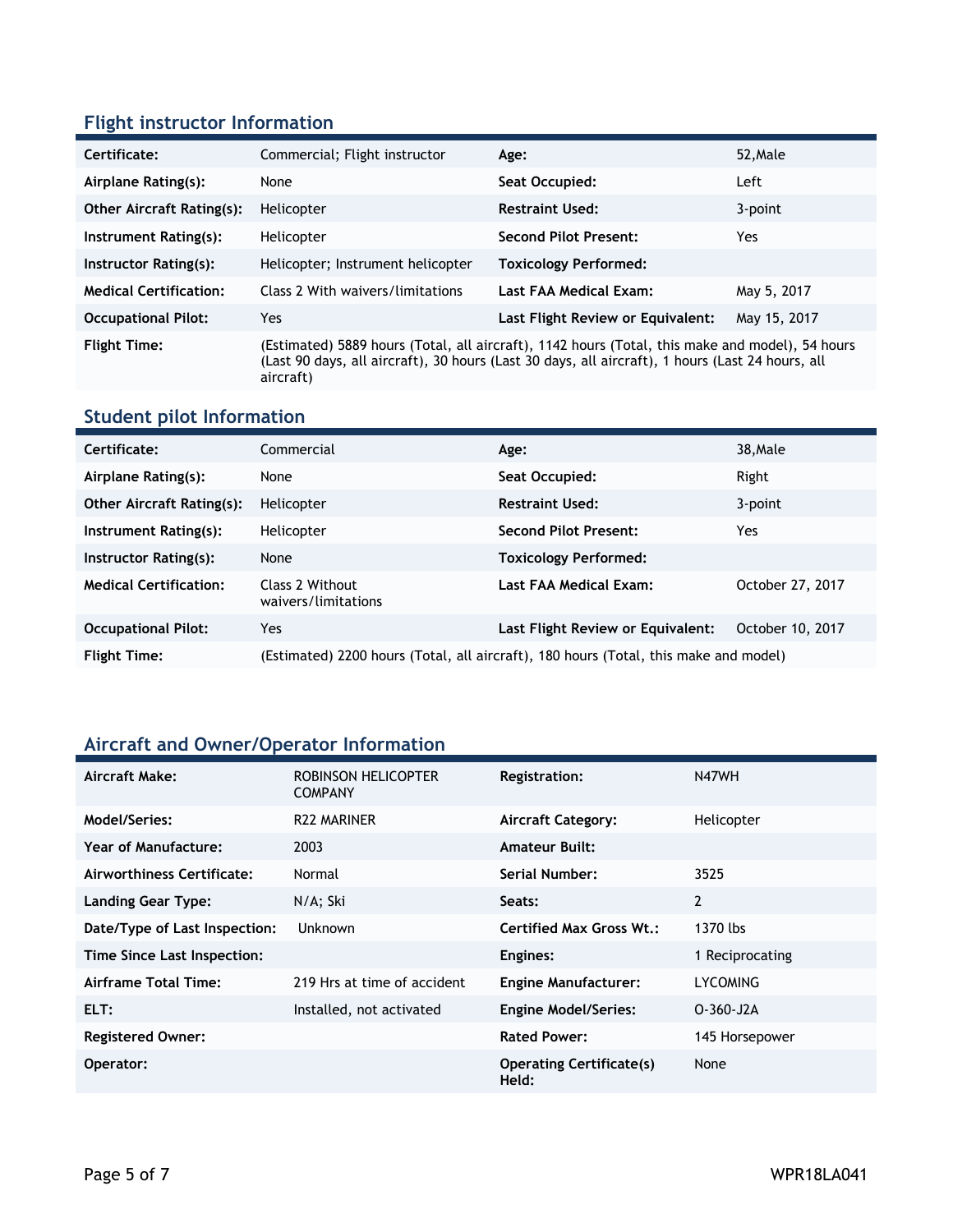# **Meteorological Information and Flight Plan**

| <b>Conditions at Accident Site:</b>     | Visual (VMC)                     | <b>Condition of Light:</b>                     | Day                   |
|-----------------------------------------|----------------------------------|------------------------------------------------|-----------------------|
| <b>Observation Facility, Elevation:</b> | KTRK, 5900 ft msl                | Distance from Accident Site:                   | 0 Nautical Miles      |
| <b>Observation Time:</b>                | 15:45 Local                      | Direction from Accident Site:                  | $90^{\circ}$          |
| <b>Lowest Cloud Condition:</b>          | Scattered / 17000 ft AGL         | Visibility                                     | 10 miles              |
| Lowest Ceiling:                         | Broken / 24000 ft AGL            | Visibility (RVR):                              |                       |
| <b>Wind Speed/Gusts:</b>                | 5 knots /                        | <b>Turbulence Type</b><br>Forecast/Actual:     | None / None           |
| <b>Wind Direction:</b>                  | $290^\circ$                      | <b>Turbulence Severity</b><br>Forecast/Actual: | N/A / N/A             |
| <b>Altimeter Setting:</b>               | 30.17 inches Hg                  | <b>Temperature/Dew Point:</b>                  | 10°C / $-5$ °C        |
| <b>Precipitation and Obscuration:</b>   | No Obscuration; No Precipitation |                                                |                       |
| <b>Departure Point:</b>                 | Truckee, CA                      | Type of Flight Plan Filed:                     | None                  |
| Destination:                            | Truckee, CA                      | <b>Type of Clearance:</b>                      | VFR; Traffic advisory |
| <b>Departure Time:</b>                  |                                  | Type of Airspace:                              | Class D               |

### **Airport Information**

| Airport:                  | TRUCKEE-TAHOE TRK | <b>Runway Surface Type:</b>                |                          |
|---------------------------|-------------------|--------------------------------------------|--------------------------|
| <b>Airport Elevation:</b> | 5904 ft msl       | <b>Runway Surface</b><br><b>Condition:</b> | Dry                      |
| <b>Runway Used:</b>       |                   | IFR Approach:                              | None                     |
| Runway<br>Length/Width:   |                   | <b>VFR Approach/Landing:</b>               | Simulated forced landing |

# **Wreckage and Impact Information**

| Crew Injuries:         | 2 Serious | <b>Aircraft Damage:</b> | Substantial                |
|------------------------|-----------|-------------------------|----------------------------|
| Passenger<br>Injuries: |           | <b>Aircraft Fire:</b>   | None                       |
| Ground Injuries:       |           | Aircraft<br>Explosion:  | None                       |
| Total Injuries:        | 2 Serious | Latitude,<br>Longitude: | 39.319999, -120.13944(est) |